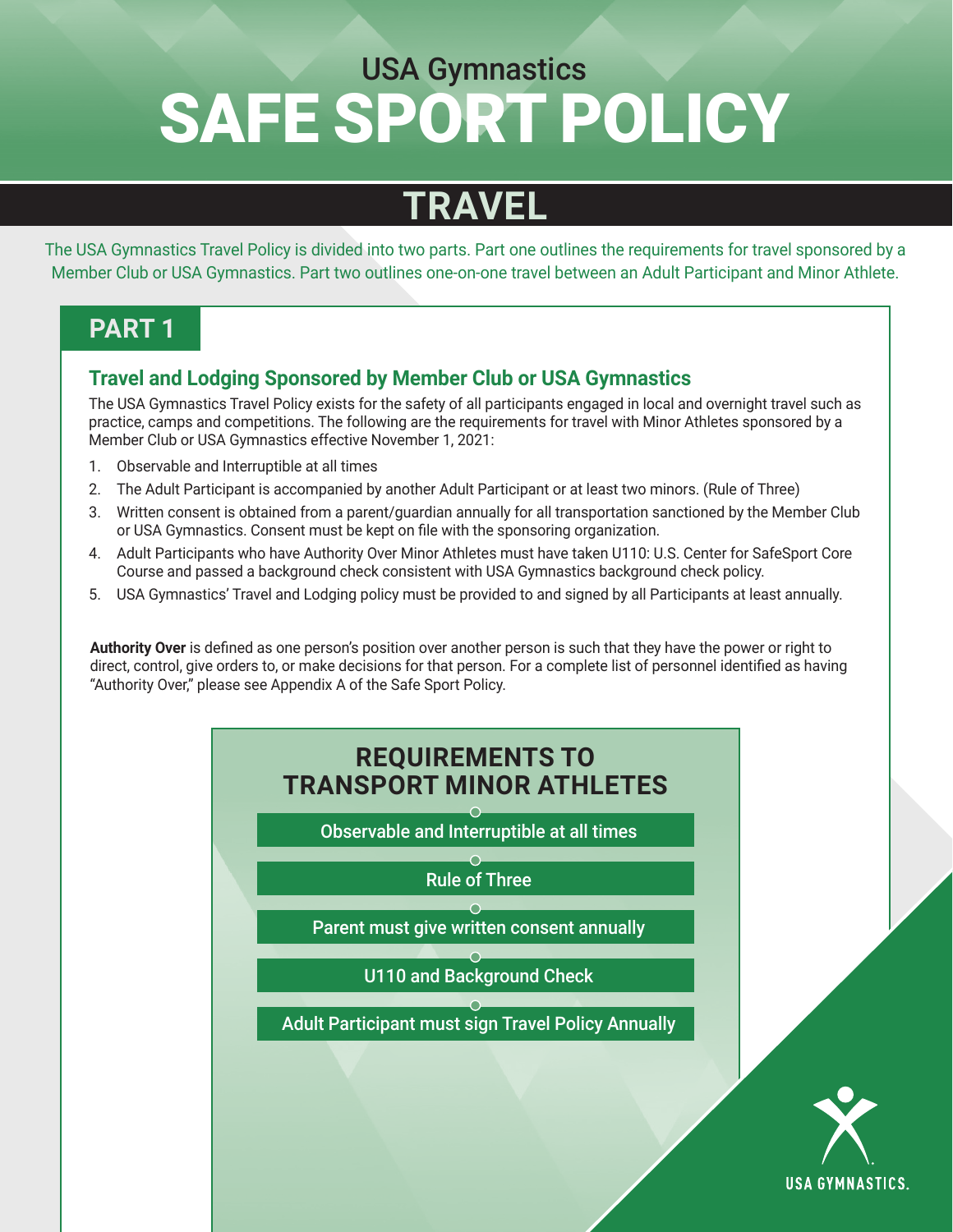## **USA GYMNASTICS SAFE SPORT POLICY**

### **Travel**

### **PART 2**

#### **One-on-One Transportation Policy**

One-on-one interaction is defined as one Adult Participant and one Minor Athlete.

The following are approved exceptions for one-on-one travel between one Adult Participant and one Minor Athlete:

- 1. Emergency
- 2. Dual Relationship The Adult Participant has an existing relationship with Minor Athlete outside of the gymnastics program prior to the start of the coach/athlete relationship.
- 3. Close-in-Age The Adult Participant has no Authority over the Minor Athlete and is not more than 4 years older than the Minor Athlete.
- 4. Personal Care Assistant The Adult Participant is a Personal Care Assistant and has met all the requirements as outlined in the policy.

A Member Club or sponsoring organization may allow for deviation from the USA Gymnastics Safe Sport Policy for the limited purpose of airline travel or local travel with parental consent. The organization exercising this option must:

- 1. Indemnify USA Gymnastics from all liability, and must execute the [Indemnification Form](https://usagym.org/PDFs/safesport/indemnification.pdf).
- 2. Parents or legal guardians, the authorized agent for the club, and the unrelated adult must sign the written consent [form](https://usagym.org/PDFs/safesport/travelplanform.pdf); the original is kept on file with the member club; and a copy is submitted to USA Gymnastics.
- 3. Parents and Minor Athletes involved must take the [U.S. Center for SafeSport's course on Recognizing and](https://athletesafety.org/training/index)  [Responding to Signs of Abuse.](https://athletesafety.org/training/index) This course is available at the U.S. Center for SafeSport. The course only needs to be taken one time for the parental course and one time per Minor Athlete or as they move between age groups: Preschool, K-2, 3-5, Middle School and High School.
- 4. Submit all forms and certificates to [Safesportpolicy@usagym.org](mailto:Safesportpolicy@usagym.org).

*\*Consent and Indemnification forms only need to be completed annually.* 

USA Gymnastics will not grant or deny permission to travel in violation of the one-on-one policy. The receipt by USA Gymnastics of parental consent forms, trip itineraries or indemnification documents does NOT imply or indicate permission by USAG for the travel to occur.